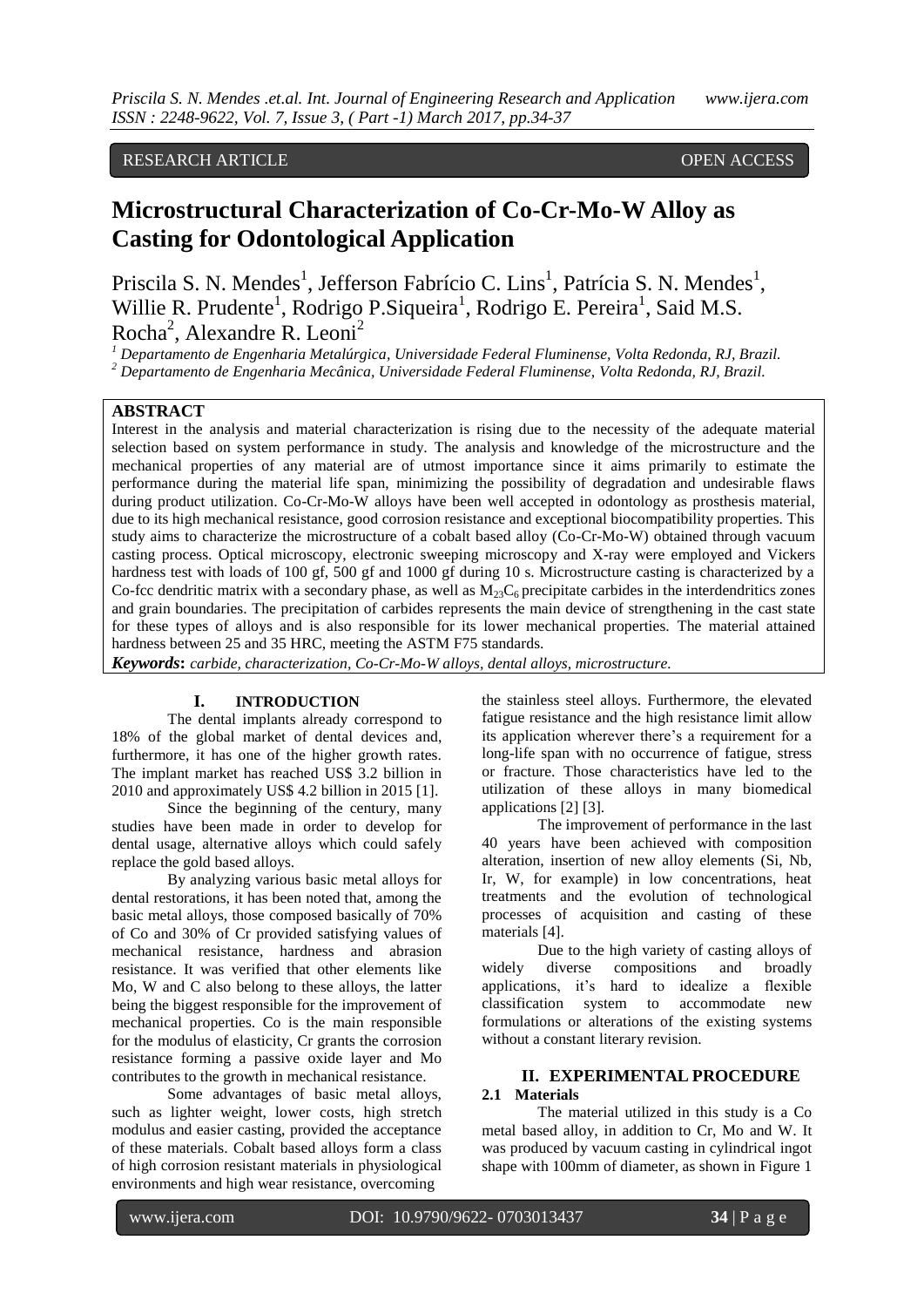

**Figure 1:** Cylindrical ingot of Co-Cr-Mo-W alloy provided for study.

<span id="page-1-0"></span>The alloy chemical composition is shown in Table 1. Table 1: Chemical composition of the alloy under study (in wt. %)

| Element               |       | $\blacksquare$ | To       | и   |
|-----------------------|-------|----------------|----------|-----|
| $\frac{6}{9}$<br>wt.) | 55.00 | Q              | $\Omega$ | .00 |

#### **2.2 Methods**

# **2.2.1 Metallographic preparation**

The Co-Cr-Mo-W samples were polished with the Arotec Aropol 2V equipment, with a tandem of sandpapers with silicon carbide basis of 600#, 800#, 1000#, 1200# and 2500#. For the sample polishing, a diamond paste with 3 and 1um granulation were adopted, until a self-acquired sample for image acquisition in a electronic microscope were obtained.

To reveal the microstructure of the Co-Cr-Mo-W alloy, a chemical etching with a 5% HCl and 95% water solution with the support of a ElectroMet® of 4 and 5V equipment was realized during 40s [5].

#### **2.2.2 Optical microscopy (OM)**

Optical microscopy allows the obtainment of topography images and microstructural or macrostructural characterization of polished and etched surfaces with increases of 50 to 1000 times. It also makes the analysis of grain size, phase distribution, inclusion and mechanical strains easier.

In this study, a first analysis of the surface for microstructural verification was performed using the NIKON LV150 microscope and the "Stream Basic 8.1" image capturing software.

#### **2.2.3 Scanning electron microscopy (SEM)**

In this technique a ray of electrons with controlled diameter is projected over the surface of the sample, the signals provided by the collisions of these electrons with the electrons at the surface are acquired by the microscope.

The microstructure of the samples were observed with the aid of a Zeiss EVO MA10 scanning electron microscopy with LaB6 filament.

# **2.2.4 X-ray diffraction (DRX)**

This technique allows the identification of the lattice structure, crystallographic texture and the relation between the phase orientation.

The X-ray diffraction analysis (DRX) was performed by a Lab X XRD-600 Shimadzu diffractometer, using Cu-Kα radiation, with standard goniometer. It was applied 30 kV of tension, 30 mA of current during a sweeping between 10 and 85° of 2θ, with a step of 2θ equal to 0,02º and sweeping speed of  $2^{\circ}$  per minute. The peaks have been identified through comparison with microfilms of the JCPDS archive and Powder Cell software.

#### **2.2.5 Micro hardness Vickers (HV)**

Studying the mechanical properties is necessary to know the properties and to predict material behavior in the oral cavity. For the test a HMV-2T model Shimadzu micro durometer was employed. Vickers impressions were realized with loads of 100 gf, 500 gf and 1000 gf during 10 s.

#### **III. RESULTS AND DISCUSSION 3.1 Microstructural characterization**

The alloy microstructure is defined during the cooling and solidification processes. In this process occurs the second phase precipitation resulting from the matrix saturation, which splits the bonding elements forming, for example, carbides of  $M_7C_3$  and  $M_{23}C_6$  types (M=Co, Cr or Mo) [6] [7].

Microstructures of dental alloys with similar compositions present a dominant phase dendritic face-centered cube (FCC) rich in cobalt, and one or more phases of interdendritics carbides (chromium and molybdenum) [8]. Literary data also reveal the existence of an  $\alpha$  phase as a matrix composed specially of cobalt and interdendritics regions rich in molybdenum.

The microstructure of the Co-Cr-Mo-W alloy observed by optical microscopy was formed by a dendritic Co-FCC matrix with the presence of precipitates on grain boundaries and interdendritics zones, which agreed well with those descripted in literature for these alloy types in the as-cast condition. It was also detected the presence of casting flaws such as micropores, probably due to the elevated leakage temperature.

The formation of the dendritic structure happens in parallel to the solid/liquid interface and in the direction of the heat extraction. Therefore, if the solute concentration in the alloy is constant, the higher is the solidification rate, the lower is the dendritic spacing and, if the solidification rate is constant, the dendritic spacing will be influenced by the solute concentration in the alloy. These factors can be the cause of different structures found in the Co-Cr-Mo-W alloys [8] [9]. Pure cobalt at ambient temperature has an hexagonal close-packed (HCP)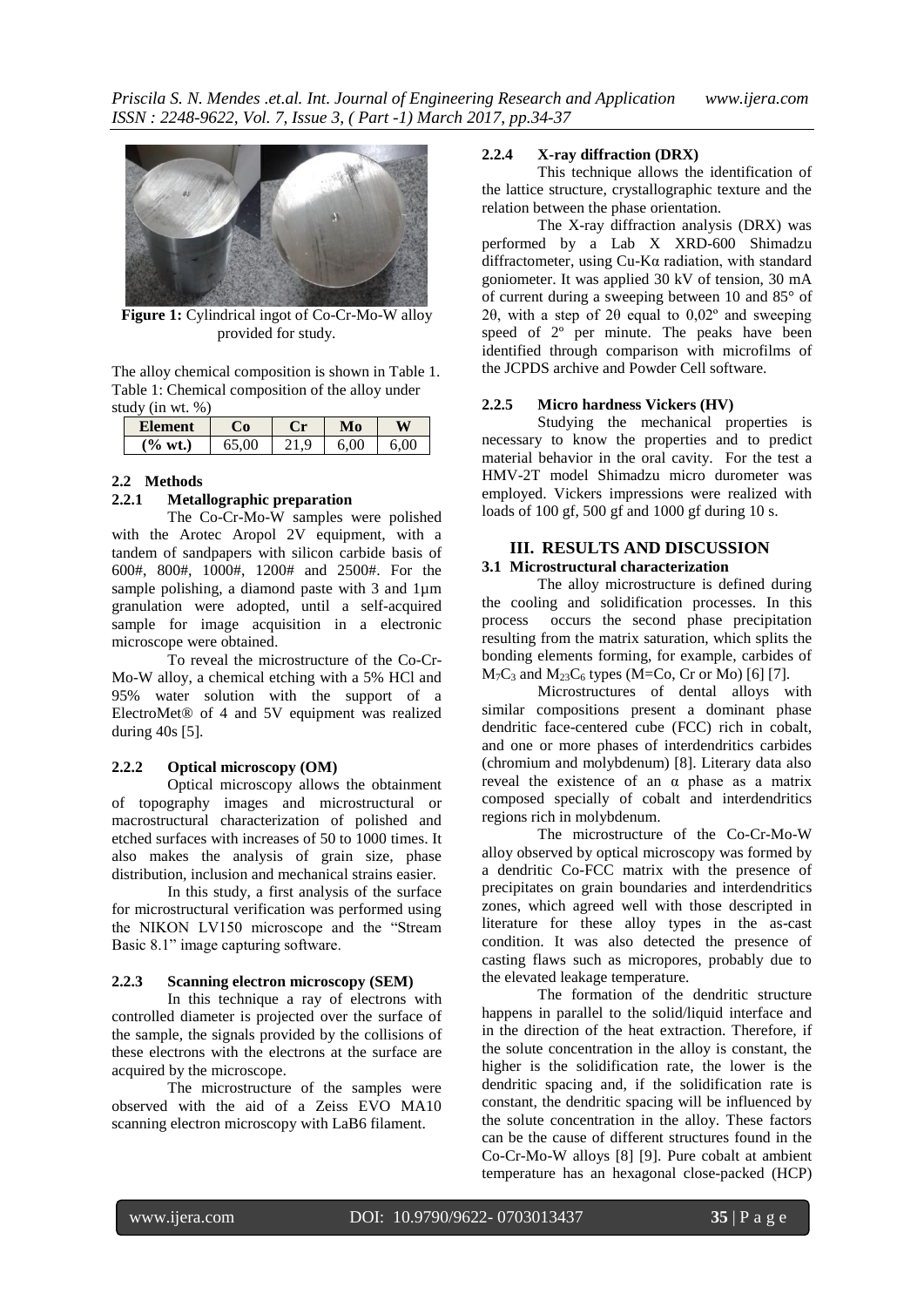structure and shows an allotropic transformation to face-centered cubic (FCC) structure at 400°C. The addition of alloy elements such as chromium (Cr) and tungsten (W) increases this transformation temperature. Co based alloys display a metastable dendritic matrix α-FCC due to the slow nature of the  $FCC \rightarrow HCP$  transformation [6], and a precipitate formed mainly by  $M_{23}C_6$  carbides.

[Figure 2](#page-2-0) and [Figure 3](#page-2-1) shows an as-cast alloy microstructure in detail.



**Figure 2:** Optical micrograph of the as-cast microstructure.

<span id="page-2-0"></span>

**Figure 3:** Identification of different phases present.

<span id="page-2-1"></span>The carbide precipitation represents the main device of strengthening in the cast state for these alloy types and is also responsible for lower mechanical properties. The type, size and volume fraction of the carbide depends upon the solidification conditions, as well as the chemical composition. The forming elements of carbide, together with the amount of carbon in the alloy fulfill a considerable role in the composition and morphology of the precipitated carbides [10].

[Figure 4](#page-2-2) and [Figure 5](#page-2-3) show the morphology of the main phases present in the Co-Cr-Mo-W ascast alloy in a SEM micrograph of secondary electrons.



**Figure 4:** Main phases present, shown in an electron micrograph (SE-SEM).

<span id="page-2-2"></span>

<span id="page-2-3"></span>**Figure 5:** Main phases present in alloy, shown in an electron micrograph (SE-SEM). Analysis of the M23C6 carbide phase analysis of the Co–Cr–Mo-W rich uniform matrix.

### **3.2 X-ray diffraction (DRX)**

Figure 6 shows the X-ray diffraction results realized in the metal alloy developed in this study. It can be observed that only peaks of diffraction from the metal cobalt have been detected, indicating that the components form a solid solution with this metal. Based on the chemical analysis presented in [Table 1,](#page-1-0) the cobalt (Co) is found in higher concentration around 65% in weight. Considering the phases diagrams and characteristics of each metal present in the global composition of the alloy, the metals are expected to have an atomic structure which prioritizes the formation of a solid solution of cobalt  $(C_{\text{Oss}})$ . In fact, a solubility analysis applying the rules of solubility of all metals shows atomic similarities of 0,125nm ,125nm, 0,136nm and 0,137nm of atomic radius for Co-Cr-Mo-W, respectively [11].

Furthermore, all the solutes have CCC structure, therefore, with similarities between them, which also contributes to the high solubility of Co with these solutes.